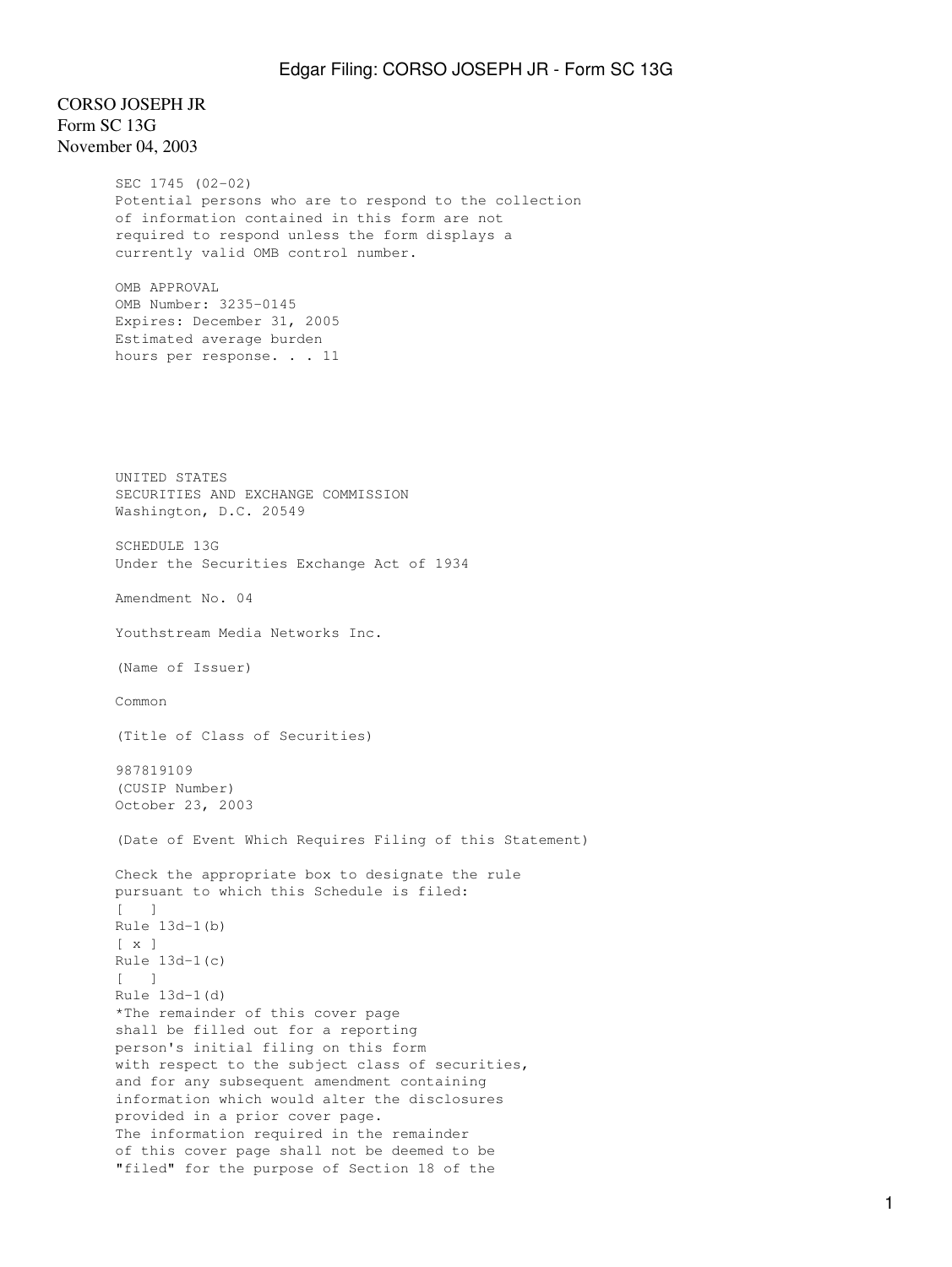Securities Exchange Act of 1934 ("Act") or otherwise subject to the liabilities of that section of the Act but shall be subject to all other provisions of the Act (however, see the Notes). CUSIP No. 987819109 1. Names of Reporting Persons. Joseph Corso Jr. I.R.S. Identification Nos. of above persons (entities only). 2. Check the Appropriate Box if a Member of a Group (See Instructions) (a) N/A (b) N/A 3. SEC Use Only 4. Citizenship or Place of Organization U.S.A Number of Shares Beneficially Owned by Each Reporting Person With 5. Sole Voting Power: 2,947,000 shares (two million nine hundred forty seven thousand) 6. Shared Voting Power N/A 7. Sole Dispositive Power N/A 8. Shared Dispositive Power N/A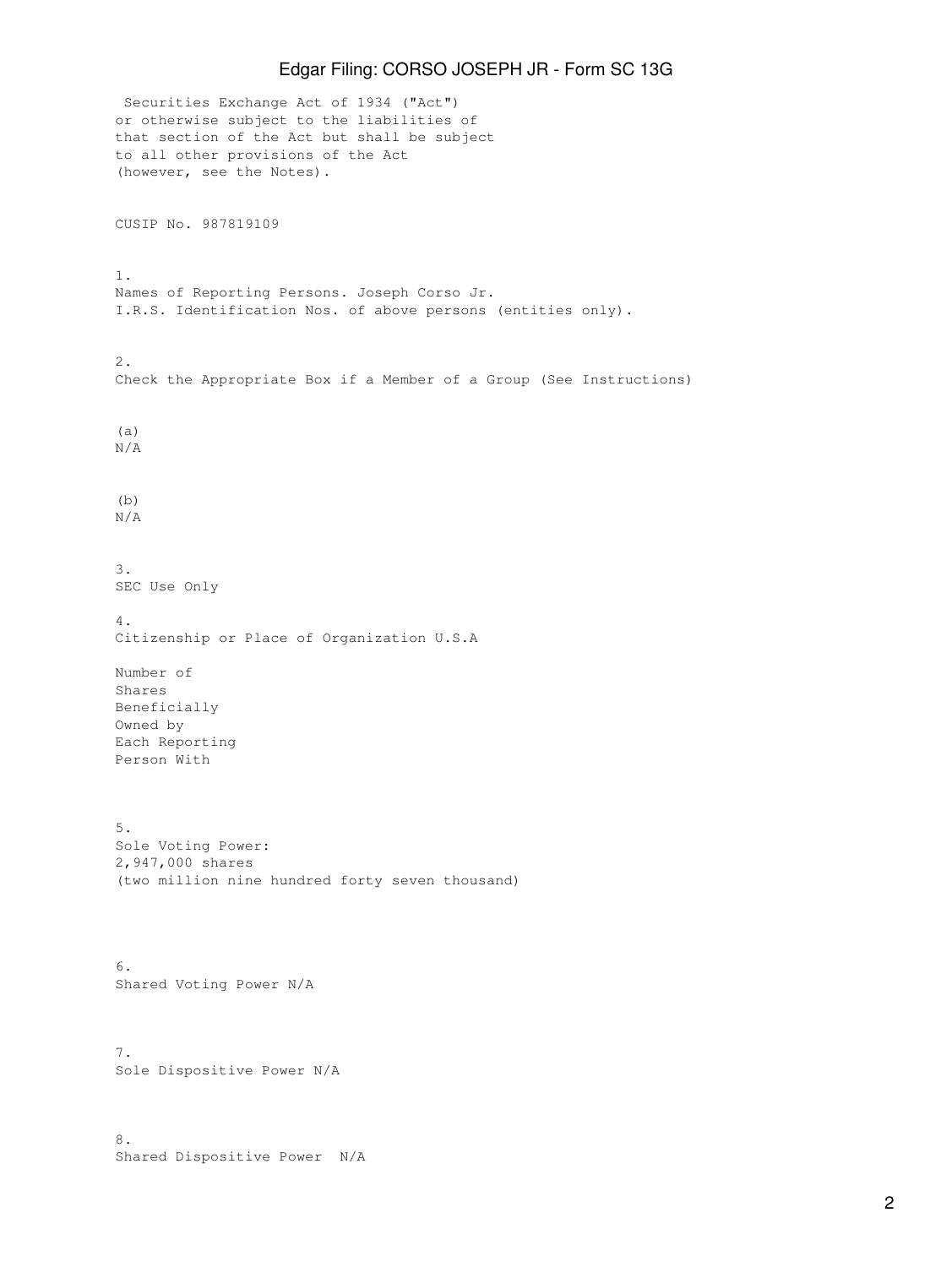9. Aggregate Amount Beneficially Owned by Each Reporting Person: 2,947,000 shares (two million nine hundred forty seven thousand)

10. Check if the Aggregate Amount in Row (9) Excludes Certain Shares (See Instructions) N/A

11. Percent of Class Represented by Amount in Row (9) 7.40%

12. Type of Reporting Person (See Instructions) IN- Individual

INSTRUCTIONS FOR SCHEDULE 13G Instructions for Cover Page  $(1)$ Names and I.R.S. Identification Numbers of Reporting Persons-Furnish the full legal name of each person for whom the report is filed-i.e., each person required to sign the schedule itself-including each member of a group. Do not include the name of a person required to be identified in the report but who is not a reporting person. Reporting persons that are entities are also requested to furnish their I.R.S. identification numbers, although disclosure of such numbers is voluntary,not mandatory (see "SPECIAL INSTRUCTIONS FOR COMPLYING WITH SCHEDULE 13G" below). (2) If any of the shares beneficially owned by a reporting person are held as a member of a group and that membership is expressly affirmed, please check row 2(a) If the reporting person disclaims membership in a group or describes a relationship with other persons but does not affirm the existence of a group, please check row 2(b) [unless it is a joint filing pursuant to Rule 13d1(k)(1) in which case it may not be necessary to check row 2(b)]. (3) The third row is for SEC internal use; please leave blank. (4) Citizenship or Place of Organization-Furnish citizenship if the named reporting person is a natural person. Otherwise, furnish place of organization.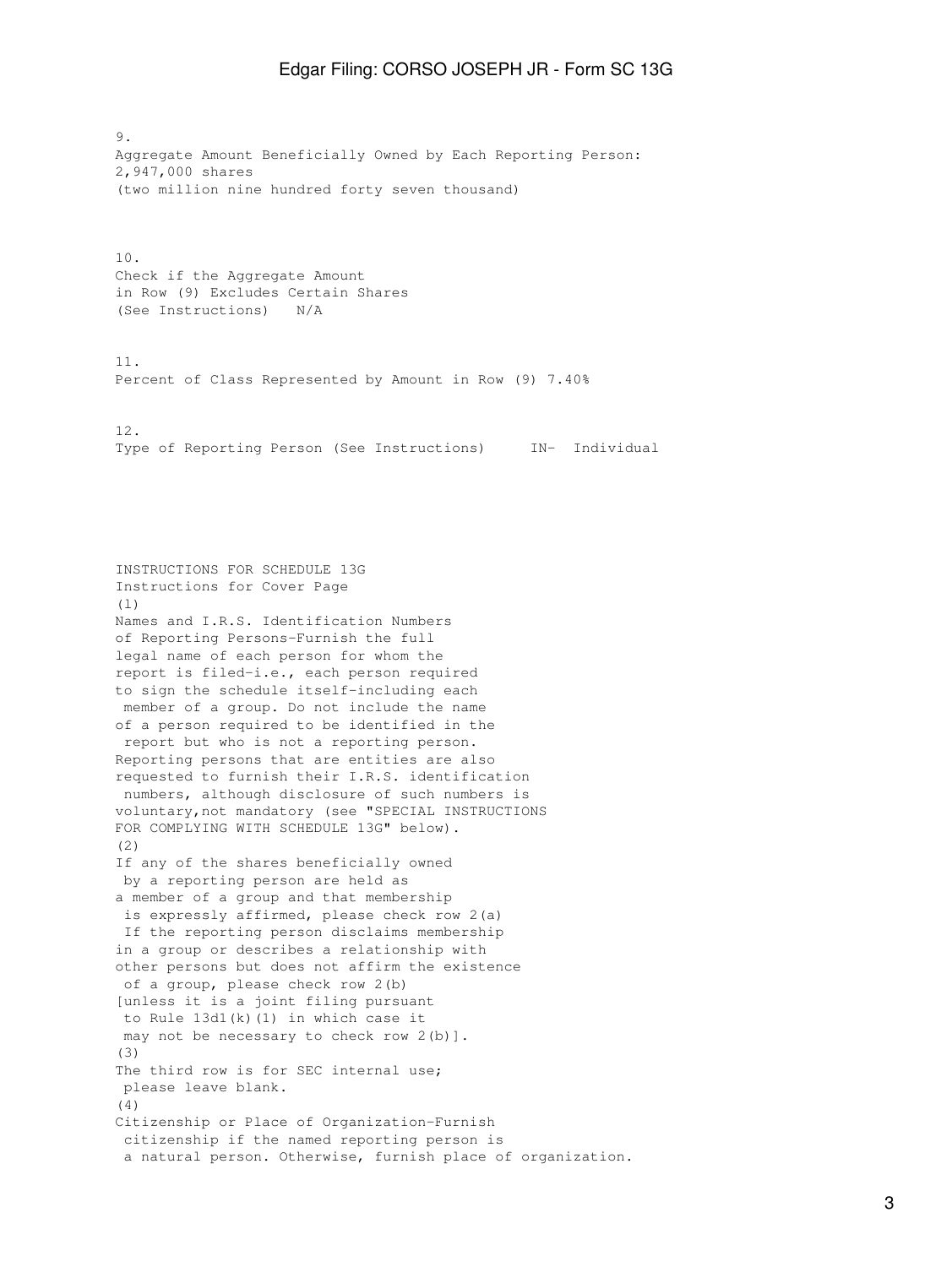```
(5)-(9), (11)Aggregate Amount Beneficially Owned By Each
Reporting Person, Etc.-Rows (5) through (9)
 inclusive, and (11) are to be completed in
 accordance with the provisions of Item 4 of
 Schedule 13G. All percentages are to be rounded off
to the nearest tenth (one place after decimal point).
(10)
Check if the aggregate amount reported as beneficially
 owned in row (9) does not include shares as to which
beneficial ownership is disclaimed pursuant
to Rule 13d-4 (17 CFR 240.13d-4] under the
 Securities Exchange Act of 1934.
(12)
Type of Reporting Person-Please classify each
  "reporting person" according to the following
breakdown (see Item 3 of Schedule 13G) and
place the appropriate
 symbol on the form:
Category
Symbol
Broker Dealer
BD
Bank
BK
Insurance Company
IC
Investment Company
IV
Investment Adviser
T<sub>A</sub>
Employee Benefit Plan, Pension Fund, or Endowment Fund
EP
Parent Holding Company/Control Person
HC
Savings Association
SA
Church Plan
CP
Corporation
CO
Partnership
PN
Individual
IN
Other
OO
Notes:
Attach as many copies of the second part
 of the cover page as are needed,
one reporting person per page.
Filing persons may, in order to
 avoid unnecessary duplication,
answer items on the schedules
(Schedule 13D, 13G or 14D1) by
 appropriate cross references to
  an item or items on the cover page(s).
 This approach may only be used where
  the cover page item or items provide
  all the disclosure required by the
```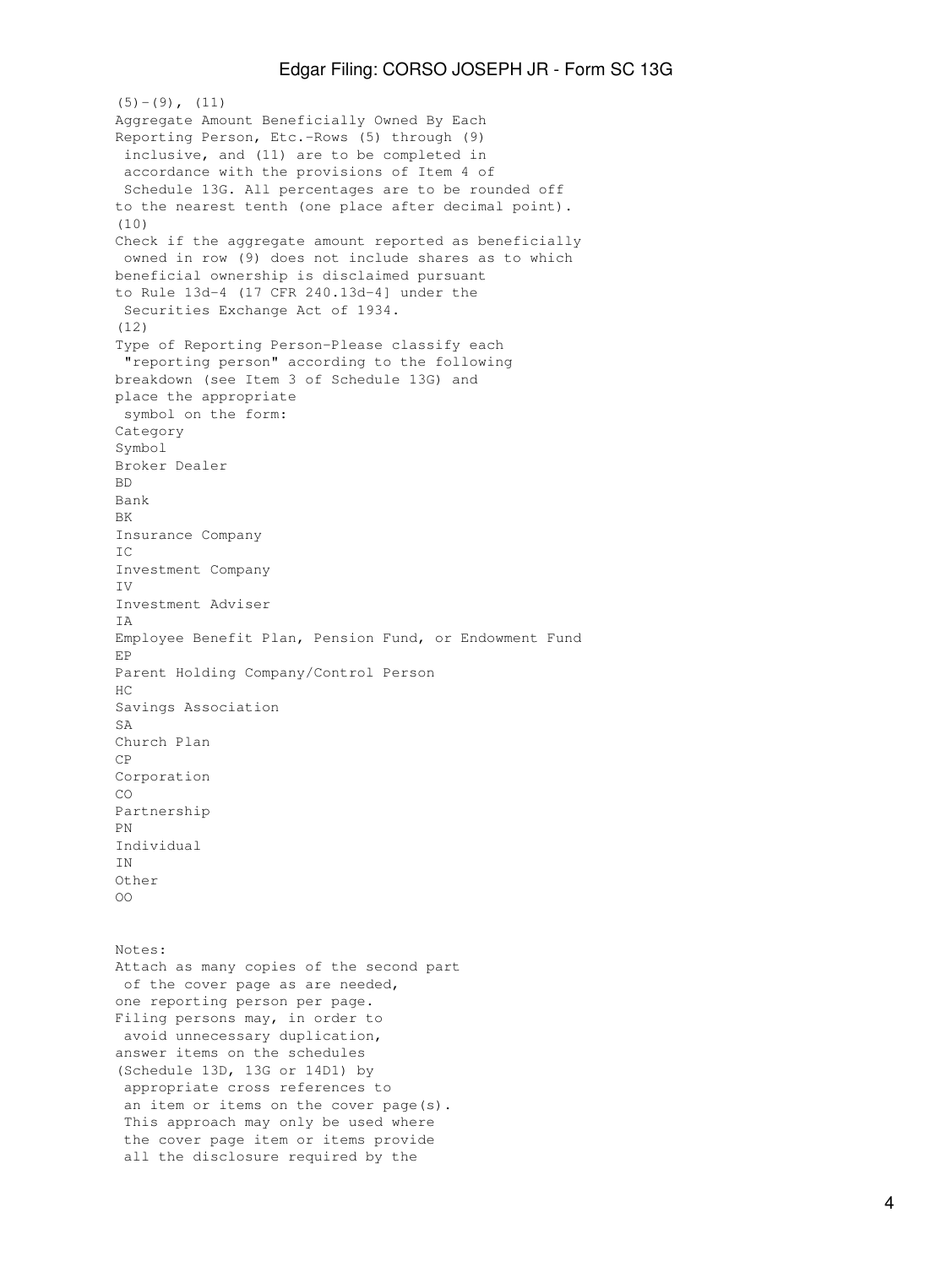schedule item. Moreover, such a use of a cover page item will result in the item becoming a part of the schedule and accordingly being considered as "filed" for purposes of Section 18 of the Securities Exchange Act or otherwise subject to the liabilities of that section of the Act. Reporting persons may comply with their cover page filing requirements by filing either completed copies of the blank forms available from the Commission, printed or typed facsimiles, or computer printed facsimiles, provided the documents filed have identical formats to the forms prescribed in the Commission's regulations and meet existing Securities Exchange Act rules as to such matters as clarity and size (Securities Exchange Act Rule 12b-12). SPECIAL INSTRUCTIONS FOR COMPLYING WITH SCHEDULE 13G Under Sections 13(d), 13(g), and 23 of the Securities Exchange Act of 1934 and the rules and regulations thereunder, the Commission is authorized to solicit the information required to be supplied by this schedule by certain security holders of certain issuers. Disclosure of the information specified in this schedule is mandatory, except for I.R.S. identification numbers, disclosure of which is voluntary. The information will be used for the primary purpose of determining and disclosing the holdings of certain beneficial owners of certain equity securities. This statement will be made a matter of public record. Therefore, any information given will be available for inspection by any member of the public. Because of the public nature of the information, the Commission can use it for a variety of purposes, including referral to other governmental authorities or securities self-regulatory organizations for investigatory purposes or in connection with litigation involving the Federal securities laws or other civil, criminal or regulatory statutes or provisions. I.R.S. identification numbers, if furnished, will assist the Commission in identifying security holders and, therefore, in promptly processing statements of beneficial ownership of securities. Failure to disclose the information requested by this schedule, except for I.R.S. identification numbers, may result in civil or criminal action against the persons involved for violation of the Federal securities laws and rules promulgated thereunder.

GENERAL INSTRUCTIONS A. Statements filed pursuant to Rule 13d-1(b)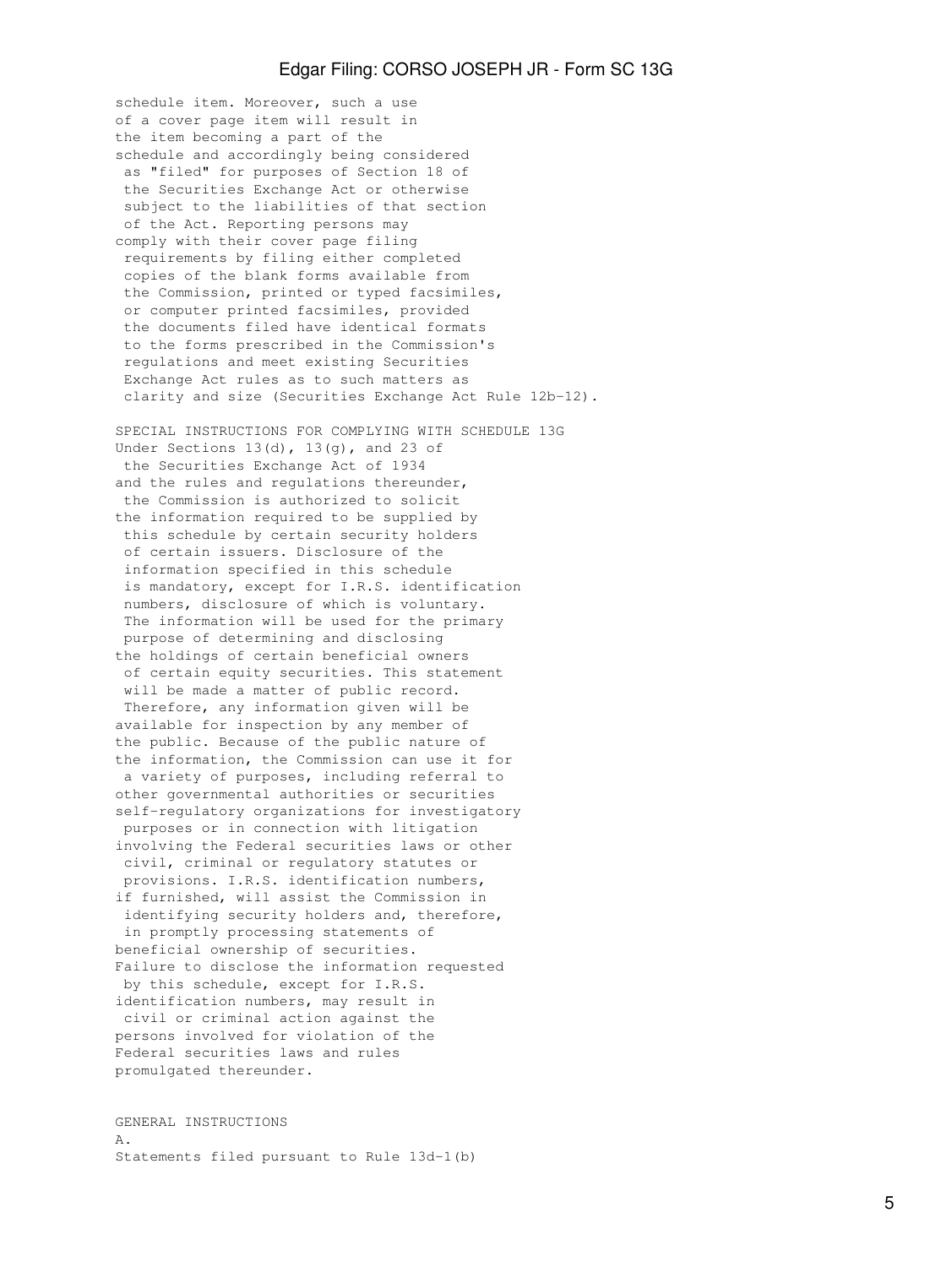```
 containing the information required by
  this schedule shall be filed not later
  than February 14 following the calendar
  year covered by the statement or within
the time specified in Rules 13d-1(b)(2)
  and 13d2(c). Statements filed pursuant
  to Rule 13d-1(c) shall be filed within
 the time specified in Rules 13d-1(c),
 13d-2(b) and 13d-2(d). Statements filed
pursuant to Rule 13d-1(d) shall be filed
 not later than February 14 following the
  calendar year covered by the statement
 pursuant to Rules 13d-1(d) and 13d-2(b).
B.
Information contained in a form which is
 required to be filed by rules under section
 13(f) (15 U.S.C. 78m(f)) for the same
calendar year as that covered by a statement
 on this schedule may be incorporated
by reference in response to any of
the items of this schedule. If such
information is incorporated by reference
 in this schedule, copies of the relevant
 pages of such form shall be filed
as an exhibit to this schedule.
\capThe item numbers and captions of the items
 shall be included but the text of the
items is to be omitted. The answers to the
 items shall be so prepared as to indicate
 clearly the coverage of the items without
 referring to the text of the items. Answer
 every item. If an item is inapplicable
or the answer is in the negative, so state.
Item 1.
(a)
Name of Issuer
(b)
Address of Issuer's Principal Executive Offices
Item 2.
(a)
Name of Person Filing
(b)
Address of Principal Business Office or, if none, Residence
(c)
Citizenship
(d)Title of Class of Securities
(e)CUSIP Number
Item 3.
If this statement is filed pursuant to
```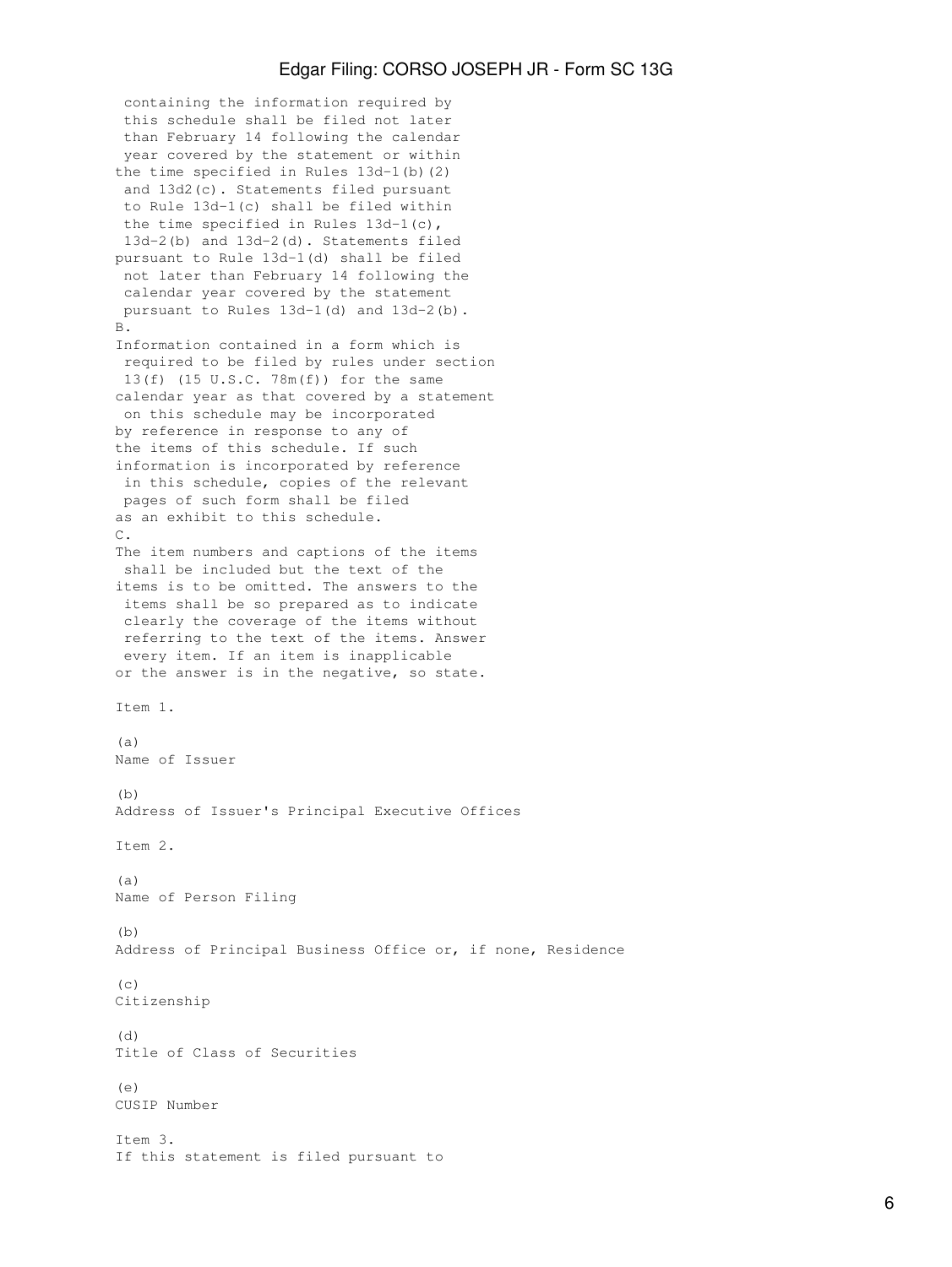```
240.13d-1(b) or 240.13d-2(b) or (c),
 check whether the person filing is a:
(a)
\lceil \rceilBroker or dealer registered under section 15
 of the Act (15 U.S.C. 78o).
(b)
\lceil \rceilBank as defined in section 3(a)(6) of
the Act (15 U.S.C. 78c).
(c)
[-]Insurance company as defined in section 3(a)(19)
 of the Act (15 U.S.C. 78c).
(d)
[ ]Investment company registered under section 8
 of the Investment Company Act of 1940 (15 U.S.C 80a-8).
(e)
[ ]An investment adviser in accordance with
240.13d-1(b)(1)(ii)(E);
(f)\lceil \lceil \lceilAn employee benefit plan or endowment fund
in accordance with 240.13d-1(b)(1)(ii)(F);
(g)
[-]A parent holding company or control
person in accordance with 240.13d-1(b)(1)(ii)(G);
(h)
[ ]A savings associations as defined in Section
 3(b) of the Federal Deposit Insurance Act (12 U.S.C. 1813);
(i)
[ ]A church plan that is excluded from the
definition of an investment company under
section 3(c) (14) of the Investment
Company Act of 1940 (15 U.S.C. 80a-3);
(j)
\lceil \rceilGroup, in accordance with
240.13d-1(b)(1)(ii)(J).
Item 4.
Ownership.
Provide the following information
 regarding the aggregate number
and percentage of the class of
securities of the issuer identified in Item 1.
```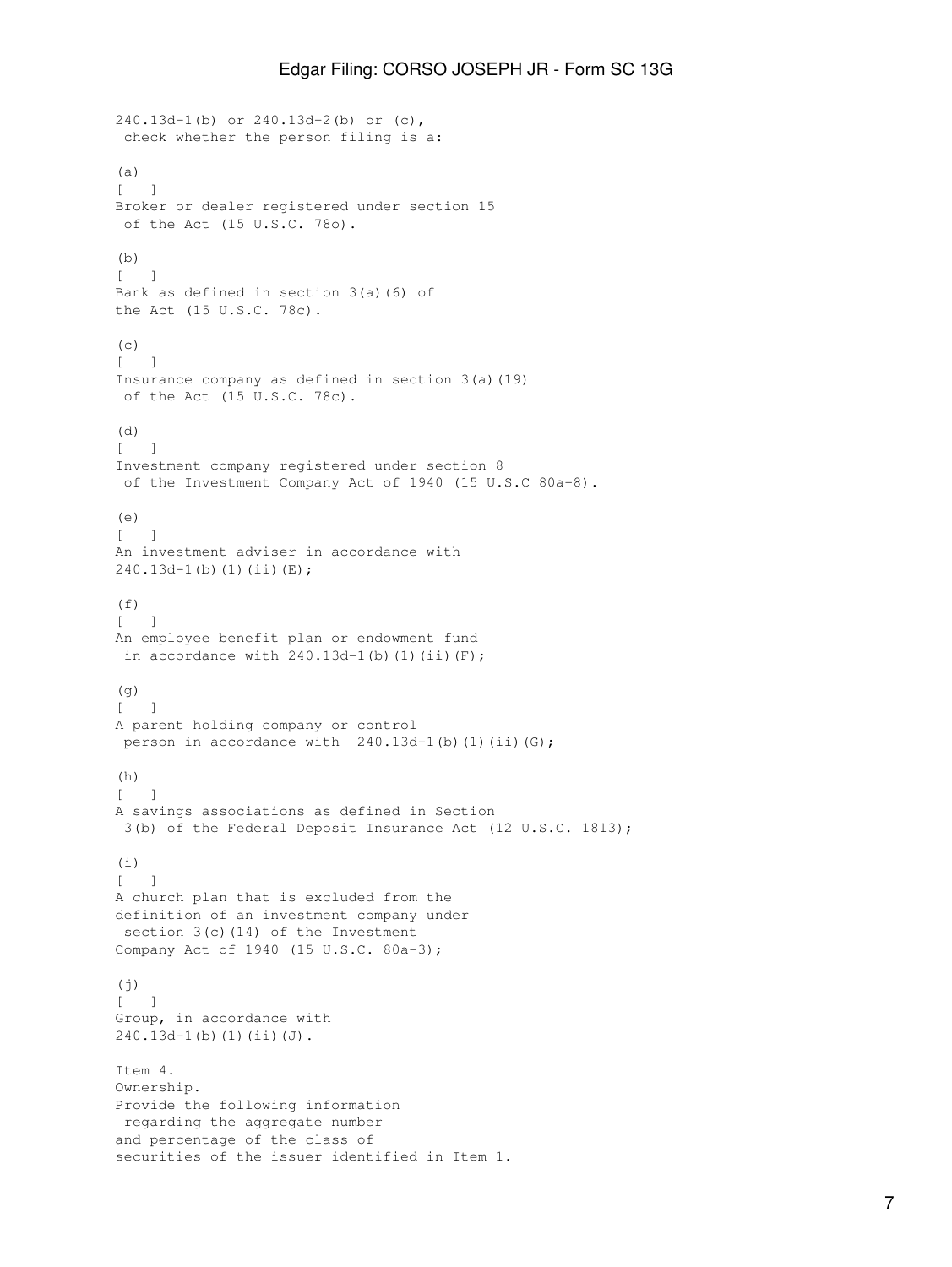(a) Amount beneficially owned: \_\_\_\_\_\_\_\_\_\_\_\_\_\_\_\_\_\_\_\_\_\_\_\_. (b) Percent of class: \_\_\_\_\_\_\_\_\_\_\_\_\_\_\_\_\_\_\_\_\_\_\_\_\_\_\_\_.  $(C)$ Number of shares as to which the person has: (i) Sole power to vote or to direct the vote \_\_\_\_\_\_\_\_\_\_\_. (ii) Shared power to vote or to direct the vote \_\_\_\_\_\_\_\_\_\_\_\_\_\_\_\_\_\_. (iii) Sole power to dispose or to direct the disposition of \_\_\_\_\_\_\_\_\_\_\_\_\_\_\_\_. (iv) Shared power to dispose or to direct the disposition of \_\_\_\_\_\_\_\_\_\_\_\_ Instruction. For computations regarding securities which represent a right to acquire an underlying security see 240.13d3(d)(1). Item 5. Ownership of Five Percent or Less of a Class If this statement is being filed to report the fact that as of the date hereof the reporting person has ceased to be the beneficial owner of more than five percent of the class of securities, check the following [ ]. Instruction: Dissolution of a group requires a response to this item. Item 6. Ownership of More than Five Percent on Behalf of Another Person. If any other person is known to have the right to receive or the power to direct the receipt of dividends from, or the proceeds from the sale of, such securities, a statement to that effect should be included in response to this item and, if such interest relates to more than five percent of the class, such person should be identified. A listing of the shareholders of an investment company registered under the Investment Company Act of 1940 or the beneficiaries of employee benefit plan, pension fund or endowment fund is

not required.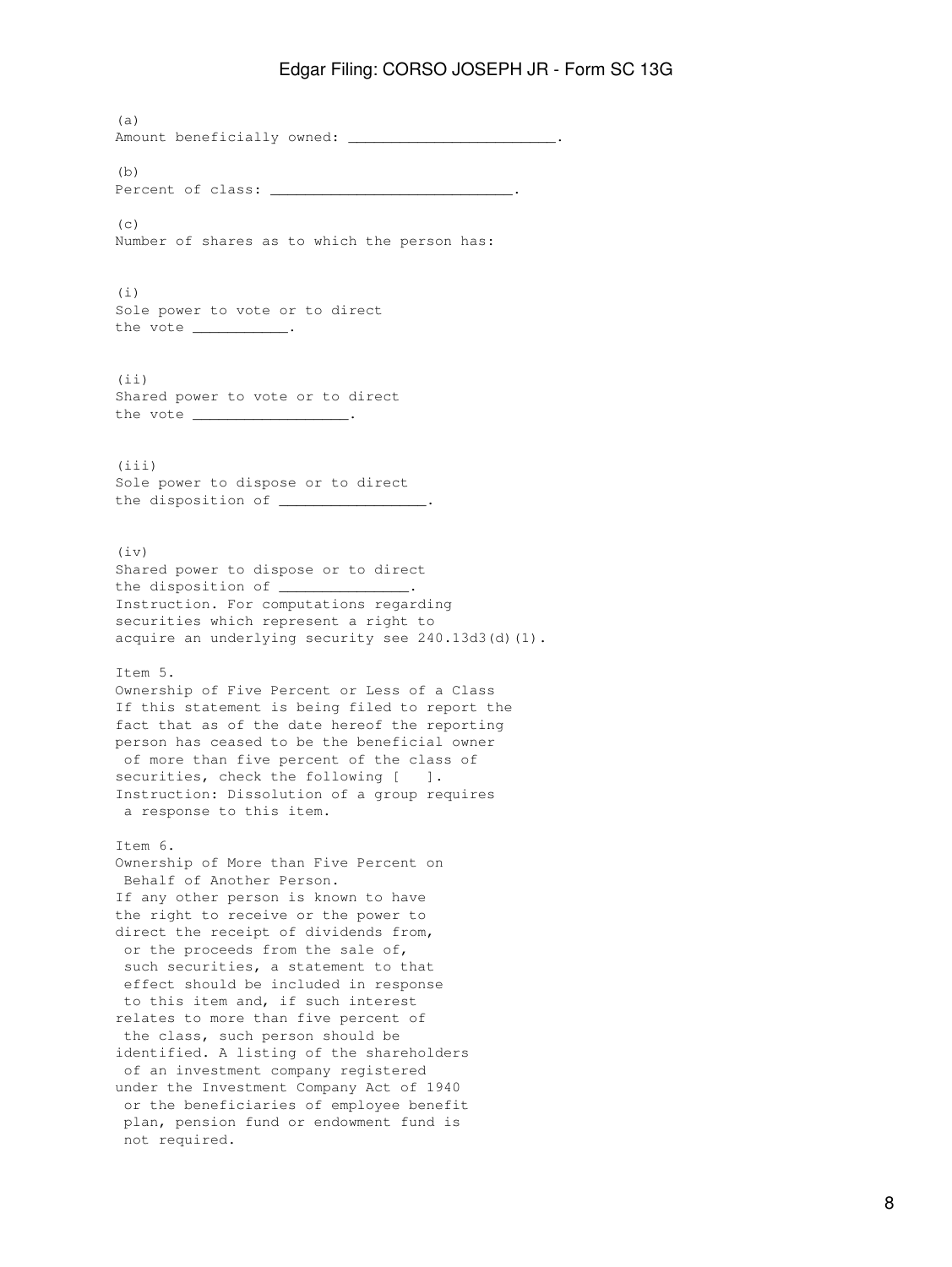Item 7. Identification and Classification of the Subsidiary Which Acquired the Security Being Reported on By the Parent Holding Company or Control Person. If a parent holding company or Control person has filed this schedule, pursuant to Rule  $13d-1$ (b)(1)(ii)(G), so indicate under Item 3(g) and attach an exhibit stating the identity and the Item 3 classification of the relevant subsidiary. If a parent holding company or control person has filed this schedule pursuant to Rule  $13d-1(c)$  or Rule  $13d-1(d)$ , attach an exhibit stating the identification of the relevant subsidiary. Item 8. Identification and Classification of Members of the Group If a group has filed this schedule pursuant to 240.13d-1(b)(1)(ii)(J), so indicate under Item 3(j) and attach an exhibit stating the identity and Item 3 classification of each member of the group. If a group has filed this schedule pursuant to 240.13d-1(c) or 240.13d-1(d), attach an exhibit stating the identity of each member of the group. Item 9. Notice of Dissolution of Group Notice of dissolution of a group may be furnished as an exhibit stating the date of the dissolution and that all further filings with respect to transactions in the security reported on will be filed, if required, by members of the group, in their individual capacity. See Item 5. Item 10. Certification (a) The following certification shall be included if the statement is filed pursuant to 240.13d-1(b): By signing below I certify that, to the best of my knowledge and belief, the securities referred to above were acquired and are held in the ordinary course of business and were not acquired and are not held for the purpose of or with the effect of changing or influencing the control of the issuer of the securities and were not acquired and are not held in connection with or as a participant in any transaction having that purpose or effect.

(b) The following certification shall be